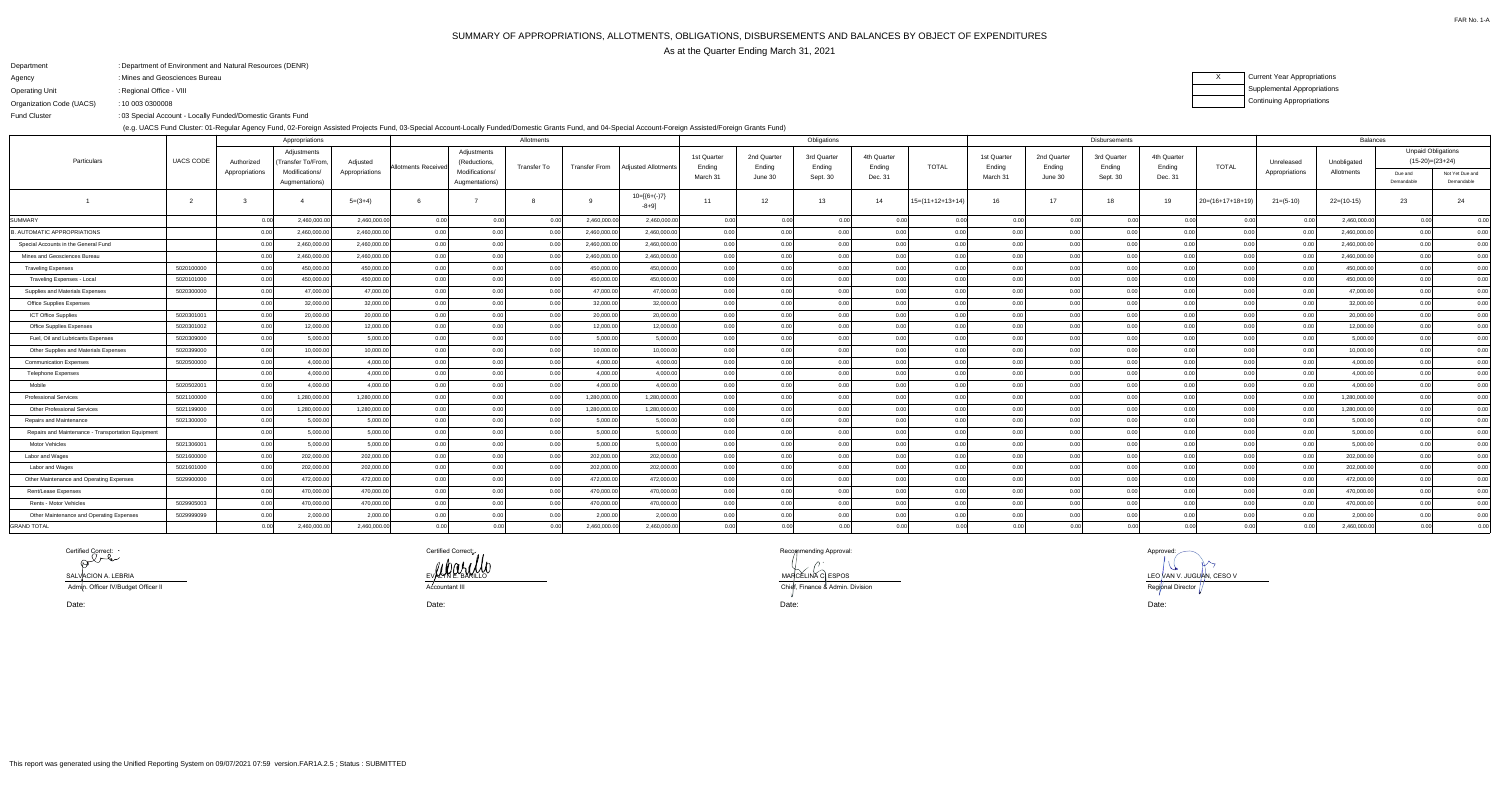# SUMMARY OF APPROPRIATIONS, ALLOTMENTS, OBLIGATIONS, DISBURSEMENTS AND BALANCES BY OBJECT OF EXPENDITURESAs at the Quarter Ending March 31, 2021

FAR No. 1-A

## $X$ Current Year Appropriations Supplemental AppropriationsContinuing Appropriations

| Department               | : Department of Environment and Natural Resources (DENR) |
|--------------------------|----------------------------------------------------------|
| Agency                   | : Mines and Geosciences Bureau                           |
| <b>Operating Unit</b>    | : Regional Office - VIII                                 |
| Organization Code (UACS) | : 10 003 0300008                                         |
| <b>Fund Cluster</b>      | :01 Regular Agency Fund                                  |

(e.g. UACS Fund Cluster: 01-Regular Agency Fund, 02-Foreign Assisted Projects Fund, 03-Special Account-Locally Funded/Domestic Grants Fund, and 04-Special Account-Foreign Assisted/Foreign Grants Fund)

|                                                                                    |                  |                | Appropriations     |                | Allotments         |                |             |                      |                         |               | Obligations |             |             |                    | Disbursements |             |             |             |                    |                | <b>Balances</b> |                           |                 |  |
|------------------------------------------------------------------------------------|------------------|----------------|--------------------|----------------|--------------------|----------------|-------------|----------------------|-------------------------|---------------|-------------|-------------|-------------|--------------------|---------------|-------------|-------------|-------------|--------------------|----------------|-----------------|---------------------------|-----------------|--|
|                                                                                    |                  |                | Adjustments        |                |                    | Adjustments    |             |                      |                         | 1st Quarter   | 2nd Quarter | 3rd Quarter | 4th Quarter |                    | 1st Quarter   | 2nd Quarter | 3rd Quarter | 4th Quarter |                    |                |                 | <b>Unpaid Obligations</b> |                 |  |
| Particulars                                                                        | <b>UACS CODE</b> | Authorized     | (Transfer To/From, | Adjusted       | Allotments Receive | (Reductions    | Transfer To | <b>Transfer From</b> | Adjusted Allotments     | Ending        | Ending      | Ending      | Ending      | <b>TOTAL</b>       | Ending        | Ending      | Ending      | Ending      | <b>TOTAL</b>       | Unreleased     | Unobligated     | $(15-20)=(23+24)$         |                 |  |
|                                                                                    |                  | Appropriations | Modifications/     | Appropriations |                    | Modifications/ |             |                      |                         | March 31      | June 30     | Sept. 30    | Dec. 31     |                    | March 31      | June 30     | Sept. 30    | Dec. 31     |                    | Appropriations | Allotments      | Due and                   | Not Yet Due and |  |
|                                                                                    |                  |                | Augmentations)     |                |                    | Augmentations) |             |                      |                         |               |             |             |             |                    |               |             |             |             |                    |                |                 | Demandable                | Demandable      |  |
|                                                                                    |                  |                |                    | $5=(3+4)$      |                    |                |             |                      | $10=[(6+(-)7)$<br>-8+9] | 11            | 12          | 13          | 14          | $15=(11+12+13+14)$ | 16            | 17          | -18         | 19          | $20=(16+17+18+19)$ | $21=(5-10)$    | $22=(10-15)$    | 23                        | 24              |  |
| <b>SUMMARY</b>                                                                     |                  | 47,223,000.0   | 4,576,933.00       | 51,799,933.00  | 47,223,000.00      | 0.00           | 0.00        | 4,576,933.0          | 51,799,933.0            | 13,415,458.90 | 0.00        | 0.00        |             | 13,415,458.90      | 10,038,371.58 | 0.00        | 0.00        | 0.00        | 10,038,371.58      | 0.00           | 38,384,474.10   | 0.00                      | 3,377,087.32    |  |
| <b>A. AGENCY SPECIFIC BUDGET</b>                                                   |                  | 44,540,000.00  | 4,576,933.00       | 49,116,933.00  | 44,540,000.00      | 0.00           |             | 4,576,933.0          | 49,116,933.00           | 12,718,384.52 | 0.00        | 0.00        |             | 12,718,384.52      | 9,341,297.20  | 0.00        | 0.00        | 0.00        | 9,341,297.20       | 0.0            | 36,398,548.48   | 0.00                      | 3,377,087.32    |  |
| Personnel                                                                          |                  | 28,370,000.0   | 789,300.00         | 29,159,300.00  | 28,370,000.00      | 0.00           |             | 789,300.0            | 29,159,300.00           | 6,593,722.50  | 0.00        | 0.00        |             | 6,593,722.50       | 6,566,052.44  | 0.00        | 0.00        | _0.00       | 6,566,052.44       |                | 22,565,577.50   | 0.0(                      | 27,670.06       |  |
| Salaries and Wages                                                                 | 5010100000       | 22,349,000.00  | (81,000.00)        | 22,268,000.00  | 22,349,000.00      | (81,000.00)    |             |                      | 22,268,000.00           | 5,873,874.21  | 0.00        | 0.00        |             | 5,873,874.2        | 5,846,978.34  | 0.00        | 0.00        | 0.00        | 5,846,978.34       |                | 16,394,125.79   | 0.0(                      | 26,895.87       |  |
| Salaries and Wages - Regular                                                       | 5010101000       | 22,349,000.0   | (81,000.00)        | 22,268,000.00  | 22,349,000.00      | (81,000.00)    | 0.00        |                      | 22,268,000.00           | 5,873,874.21  | 0.00        | 0.00        |             | 5,873,874.2        | 5,846,978.34  | 0.00        | 0.00        | 0.00        | 5,846,978.34       | . O O          | 16,394,125.79   | 0.0(                      | 26,895.87       |  |
| Basic Salary - Civilian                                                            | 5010101001       | 22,349,000.00  | (81,000.00)        | 22,268,000.00  | 22,349,000.00      | (81,000.00)    | 0.00        |                      | 22,268,000.00           | 5,873,874.21  | 0.00        | 0.00        |             | 5,873,874.2        | 5,846,978.34  | 0.00        | 0.00        | 0.00        | 5,846,978.34       | 0.0            | 16,394,125.79   | 0.0(                      | 26,895.87       |  |
| Other Compensation                                                                 | 5010200000       | 5,604,000.0    | 870,300.00         | 6,474,300.00   | 5,604,000.00       | 81,000.00      |             | 789,300.00           | 6,474,300.00            | 609,774.19    | 0.00        | 0.00        |             | 609,774.1          | 609,000.00    | 0.00        | 0.00        | _0.00       | 609,000.00         | . റ റ          | 5,864,525.81    |                           | 774.19          |  |
| Personal Economic Relief Allowance (PERA)                                          | 5010201000       | 1,128,000.00   | 0.00               | 1,128,000.00   | 1,128,000.00       | 0.00           |             |                      | 1,128,000.00            | 246,774.19    | 0.00        | 0.00        |             | 246,774.19         | 246,000.00    | 0.00        | 0.00        | 0.00        | 246,000.00         |                | 881,225.81      |                           | 774.19          |  |
| PERA - Civilian                                                                    | 5010201001       | 1,128,000.00   | 0.O                | 1,128,000.00   | 1,128,000.00       | 0.00           | 0.00        |                      | 1,128,000.00            | 246,774.19    | 0.00        | 0.00        |             | 246,774.1          | 246,000.00    | 0.00        | 0.00        | 0.O         | 246,000.00         | . O O          | 881,225.81      |                           | 774.19          |  |
| Representation Allowance (RA)                                                      | 5010202000       |                | 37,500.00          | 37,500.00      | 0.00               | 37,500.00      | 0.00        |                      | 37,500.00               | 37,500.00     | 0.00        | 0.00        |             | 37,500.00          | 37,500.00     | 0.00        | 0.00        | 0.00        | 37,500.00          | 0.00           |                 |                           | 0.00            |  |
| Transportation Allowance (TA)                                                      | 5010203000       | n no           | 37,500.00          | 37,500.00      |                    | 37,500.00      | 0.00        |                      | 37,500.00               | 37,500.00     |             | n ool       |             | 37,500.00          | 37,500.00     | 0.00        | 0.00        | _0.00       | 37,500.00          | 0.00           |                 |                           | 0.00            |  |
| Transportation Allowance (TA)                                                      | 5010203001       | 0 <sup>0</sup> | 37,500.00          | 37,500.00      | 0.00               | 37,500.00      | 0.00        |                      | 37,500.00               | 37,500.00     |             | 0.00        |             | 37,500.00          | 37,500.00     | 0.00        | 0.00        | 0.00        | 37,500.00          | 0.00           | 0.00            |                           | 0.00            |  |
| Clothing/Uniform Allowance                                                         | 5010204000       | 282,000.00     | 6,000.00           | 288,000.00     | 282,000.00         | 6,000.00       |             |                      | 288,000.00              | 288,000.00    |             |             |             | 288,000.0          | 288,000.00    | 0.00        |             |             | 288,000.00         | 0.00           |                 |                           | 0.00            |  |
| Clothing/Uniform Allowance - Civilian                                              | 5010204001       | 282,000.00     | 6,000.00           | 288,000.00     | 282,000.00         | 6,000.00       |             |                      | 288,000.00              | 288,000.00    |             | 0.00        |             | 288,000.00         | 288,000.00    | 000         | 0.00        |             | 288,000.00         | 0.00           | 0.00            |                           | 0.00            |  |
| Subsistence Allowance (SA)                                                         | 5010205000       |                | 76,000.0           | 76,000.00      |                    | 0.00           |             | 76,000.0             | 76,000.00               | 0.00          |             |             |             |                    |               |             |             |             | 0.0                |                | 76,000.00       |                           | 0.00            |  |
| Subsistence Allowance - Magna Carta Benefits for Science                           | 5010205002       |                | 76,000.0           | 76,000.00      |                    |                |             | 76,000.0             | 76,000.00               | 0.00          |             |             |             |                    |               |             |             |             |                    |                | 76,000.00       |                           | 0.00            |  |
| and Technology under R.A. 8439                                                     |                  |                |                    |                |                    |                |             |                      |                         |               |             |             |             |                    |               |             |             |             |                    |                |                 |                           |                 |  |
| Laundry Allowance (LA)<br>Laundry Allowance - Magna Carta Benefits for Science and | 5010206000       |                | 24,000.0           | 24,000.00      |                    |                |             | 24,000.0             | 24,000.00               | 0.00          |             |             |             |                    |               |             |             |             |                    |                | 24,000.00       |                           | 0.00            |  |
| Technology under R.A. 8439                                                         | 5010206003       |                | 24,000.0           | 24,000.00      |                    |                |             | 24,000.00            | 24,000.00               | 0.00          |             |             |             |                    |               |             |             |             |                    |                | 24,000.00       |                           | 0.00            |  |
| Hazard Pay (HP                                                                     | 5010211000       |                | 689,300.0          | 689,300.00     |                    |                |             | 689,300.0            | 689,300.00              | 0.00          |             |             |             |                    |               |             | 0.00        |             |                    |                | 689,300.00      |                           | 0.00            |  |
| HP - Magna Carta Benefits for Science and Technology<br>under R.A. 8439            | 5010211004       |                | 689,300.0          | 689,300.00     |                    |                |             | 689,300.00           | 689,300.00              | 0.00          |             |             |             |                    |               |             |             |             |                    |                | 689,300.00      |                           | 0.00            |  |
| Year End Bonus                                                                     | 5010214000       | 1,862,000.0    |                    | 1,862,000.00   | 1,862,000.00       | 0.00           |             |                      | 1,862,000.00            | 0.00          |             |             |             |                    |               |             |             |             |                    |                | 1,862,000.00    |                           | 0.00            |  |
| Bonus - Civilian                                                                   | 5010214001       | 1,862,000.00   | 0.00               | 1,862,000.00   | 1,862,000.00       | 0.00           | 0.00        |                      | 1,862,000.00            | 0.00          |             | 0.00        | 0.00        | 0.00               |               |             |             | 0.00        |                    |                | 1,862,000.00    |                           | ገ በበ            |  |
| Cash Gift                                                                          | 5010215000       | 235,000.00     | 0.00               | 235,000.00     | 235,000.00         | 0.00           | 0.00        |                      | 235,000.00              | 0.00          | 0.00        | 0.00        | 0.00        | 0.00               |               | 0.00        | 0.00        | 0.00        | 0.00               |                | 235,000.00      | 0.00                      | 0.00            |  |
| Cash Gift - Civilian                                                               | 5010215001       | 235,000.00     | 0.00               | 235,000.00     | 235,000.00         | 0.00           | 0.00        |                      | 235,000.00              | 0.00          | 0.00        | 0.00        | 0.00        | 0.00               |               | 0.00        | 0.00        | 0.00        | 0.00               |                | 235,000.00      |                           | 0.00            |  |
| Mid-Year Bonus - Civilian                                                          | 5010216000       | 1,862,000.00   | 0.00               | 1,862,000.00   | 1,862,000.00       | 0.00           | 0.00        |                      | 1,862,000.00            | 0.00          | 0.00        | 0.00        | 0.00        | 0.00               |               | 0.00        | 0.00        | 0.00        | 0.00               | 0.0            | 1,862,000.00    |                           | 0.00            |  |
| Mid-Year Bonus - Civilian                                                          | 5010216001       | 1,862,000.00   | 0.00               | 1,862,000.00   | 1,862,000.00       | 0.00           | 0.00        |                      | 1,862,000.00            | 0.00          | 0.00        | 0.00        | 0.00        | 0.00               |               | 0.00        | 0.00        | 0.00        | 0.00               | 0.0            | 1,862,000.00    |                           | 0.00            |  |
| Other Bonuses and Allowances                                                       | 5010299000       | 235,000.00     | 0.00               | 235,000.00     | 235,000.00         | 0.00           | 0.00        |                      | 235,000.00              | 0.00          |             | 0.00        | 0.00        | 0.00               |               | 0.00        | 0.00        | 0.00        | 0.00               | 0.0            | 235,000.00      | 0.00                      | 0.00            |  |
| Productivity Enhancement Incentive - Civilian                                      | 5010299012       | 235,000.00     | 0.00               | 235,000.00     | 235,000.00         | 0.00           | 0.00        |                      | 235,000.00              | 0.00          | 0.00        | 0.00        | 0.00        | 0.00               |               | 0.00        | 0.00        | 0.00        | 0.00               | 0.00           | 235,000.00      |                           | 0.00            |  |
| <b>Personnel Benefit Contributions</b>                                             | 5010300000       | 361,000.00     | 0.00               | 361,000.00     | 361,000.00         | 0.00           | 0.00        | 0.00                 | 361,000.00              | 109,474.10    | 0.00        | 0.00        | 0.00        | 109,474.10         | 109,474.10    | 0.00        | 0.00        | 0.00        | 109,474.10         | 0.0            | 251,525.90      | 0.00                      | 0.00            |  |
| Pag-IBIG Contributions                                                             | 5010302000       | 56,000.00      | 0.00               | 56,000.00      | 56,000.00          | 0.00           | 0.00        |                      | 56,000.00               | 14,200.00     | 0.00        | 0.00        | 0.00        | 14,200.00          | 14,200.00     | 0.00        | 0.00        | 0.00        | 14,200.00          | 0.00           | 41,800.00       |                           | 0.00            |  |
| Pag-IBIG - Civilian                                                                | 5010302001       | 56,000.00      | 0.00               | 56,000.00      | 56,000.00          | 0.00           | 0.00        |                      | 56,000.00               | 14,200.00     | 0.00        | 0.00        | 0.00        | 14,200.00          | 14,200.00     | 0.00        | 0.00        | 0.00        | 14,200.00          | 0.00           | 41,800.00       | 0.00                      | 0.00            |  |
| <b>PhilHealth Contributions</b>                                                    | 5010303000       | 249,000.00     | 0.00               | 249,000.00     | 249,000.00         | 0.00           | 0.00        |                      | 249,000.00              | 81,674.10     | 0.00        | 0.00        | 0.00        | 81,674.10          | 81,674.10     | 0.00        | 0.00        | 0.00        | 81,674.10          | 0.00           | 167,325.90      |                           | 0.00            |  |
| PhilHealth - Civilian                                                              | 5010303001       | 249,000.00     | 0.00               | 249,000.00     | 249,000.00         | 0.00           | 0.00        | 0.00                 | 249,000.00              | 81,674.10     | 0.00        | 0.00        | 0.00        | 81,674.10          | 81,674.10     | 0.00        | 0.00        | 0.00        | 81,674.10          | 0.00           | 167,325.90      | 0.00                      | 0.00            |  |
| Employees Compensation Insurance Premiums (ECIP)                                   | 5010304000       | 56,000.00      | 0.00               | 56,000.00      | 56,000.00          | 0.00           | 0.00        |                      | 56,000.00               | 13,600.00     | 0.00        | 0.00        | 0.00        | 13,600.00          | 13,600.00     | 0.00        | 0.00        | 0.00        | 13,600.00          | 0.00           | 42,400.00       |                           | 0.00            |  |
| ECIP - Civilian                                                                    | 5010304001       | 56,000.00      | 0.00               | 56,000.00      | 56,000.00          | 0.00           | 0.00        |                      | 56,000.00               | 13,600.00     | 0.00        | 0.00        | 0.00        | 13,600.00          | 13,600.00     | 0.00        | 0.00        | 0.00        | 13,600.00          | 0.00           | 42,400.00       | 0.00                      | 0.00            |  |
| <b>Other Personnel Benefits</b>                                                    | 5010400000       | 56,000.00      | 0.00               | 56,000.00      | 56,000.00          | 0.00           | 0.00        |                      | 56,000.00               | 600.00        | 0.00        | 0.00        | 0.00        | 600.00             | 600.00        | 0.00        | 0.00        | 0.00        | 600.00             | 0.00           | 55,400.00       |                           | 0.00            |  |
| <b>Other Personnel Benefits</b>                                                    | 5010499000       | 56,000.00      | 0.00               | 56,000.00      | 56,000.00          | 0.00           | 0.00        |                      | 56,000.00               | 600.00        | 0.00        | 0.00        | 0.00        | 600.00             | 600.00        | 0.00        | 0.00        | 0.00        | 600.00             | 0.00           | 55,400.00       | 0.00                      | 0.00            |  |
| Lump-sum for Step Increments - Length of Service                                   | 5010499010       | 56,000.00      | 0.00               | 56,000.00      | 56,000.00          | 0.00           | 0.00        |                      | 56,000.00               | 600.00        | 0.00        | 0.00        | 0.00        | 600.00             | 600.00        | 0.00        | 0.00        | 0.00        | 600.00             | 0.00           | 55,400.00       | 0.00                      | 0.00            |  |
| Maintenance and Other Operating                                                    |                  | 16,170,000.00  | 3,787,633.00       | 19,957,633.00  | 16,170,000.00      | 0.00           | 0.00        | 3,787,633.00         | 19,957,633.00           | 6,124,662.02  | 0.00        | 0.00        |             | 6,124,662.02       | 2,775,244.76  | 0.00        | 0.00        | 0.00        | 2,775,244.76       | 0.00           | 13,832,970.98   | 0.00                      | 3,349,417.26    |  |
| <del>Expenses</del><br><b>Traveling Expenses</b>                                   | 5020100000       | 2,056,000.00   | 0.00               | 2,056,000.00   | 2,056,000.00       | 0.00           | 0.00        |                      | 2,056,000.00            | 353,250.00    | 0.00        | 0.00        | 0.00        | 353,250.00         | 350,100.00    | 0.00        | 0.00        | 0.00        | 350,100.00         | 0.00           | 1,702,750.00    | 0.0(                      | 3,150.00        |  |
| Traveling Expenses - Local                                                         | 5020101000       | 2,056,000.00   | 0.00               | 2,056,000.00   | 2,056,000.00       | 0.00           | 0.00        |                      | 2,056,000.00            | 353,250.00    | 0.00        | 0.00        | 0.00        | 353,250.00         | 350,100.00    | 0.00        | 0.00        | 0.00        | 350,100.00         | 0.0            | 1,702,750.00    | 0.00                      | 3,150.00        |  |
| Training and Scholarship Expenses                                                  | 5020200000       | 468,000.00     | 0.00               | 468,000.00     | 468,000.00         | 0.00           | 0.00        |                      | 468,000.00              | 2,400.00      | 0.00        | 0.00        | 0.00        | 2,400.00           | 2,400.00      | 0.00        | 0.00        | 0.00        | 2,400.00           | 0.00           | 465,600.00      |                           | 0.00            |  |
| <b>Training Expenses</b>                                                           | 5020201000       | 468,000.00     | 0.00               | 468,000.00     | 468,000.00         | 0.00           | 0.00        |                      | 468,000.00              | 2,400.00      | 0.00        | 0.00        | 0.00        | 2,400.00           | 2,400.00      | 0.00        | 0.00        | 0.00        | 2,400.00           | 0.0            | 465,600.00      |                           | 0.00            |  |
| <b>Training Expenses</b>                                                           | 5020201002       | 468,000.00     | 0.00               | 468,000.00     | 468,000.00         | 0.00           | 0.00        |                      | 468,000.00              | 2,400.00      |             | 0.00        |             | 2,400.00           | 2,400.00      | 0.00        | 0.00        | 0.00        | 2,400.00           | 0.00           | 465,600.00      |                           | 0.00            |  |
| Supplies and Materials Expenses                                                    | 5020300000       | 1,295,000.00   | 609,067.0          | 1,904,067.00   | 1,295,000.00       | 0.00           | 0.00        | 609,067.00           | 1,904,067.00            | 382,214.30    |             | 0.00        |             | 382,214.30         | 83,715.42     | 0.00        | 0.00        | 0.00        | 83,715.42          | 0.0            | 1,521,852.70    | 0.00                      | 298,498.88      |  |
|                                                                                    |                  |                |                    |                |                    |                |             |                      |                         |               |             |             |             |                    |               |             |             |             |                    |                |                 |                           |                 |  |

This report was generated using the Unified Reporting System on 09/07/2021 07:48 version.FAR1A.2.5 ; Status : SUBMITTED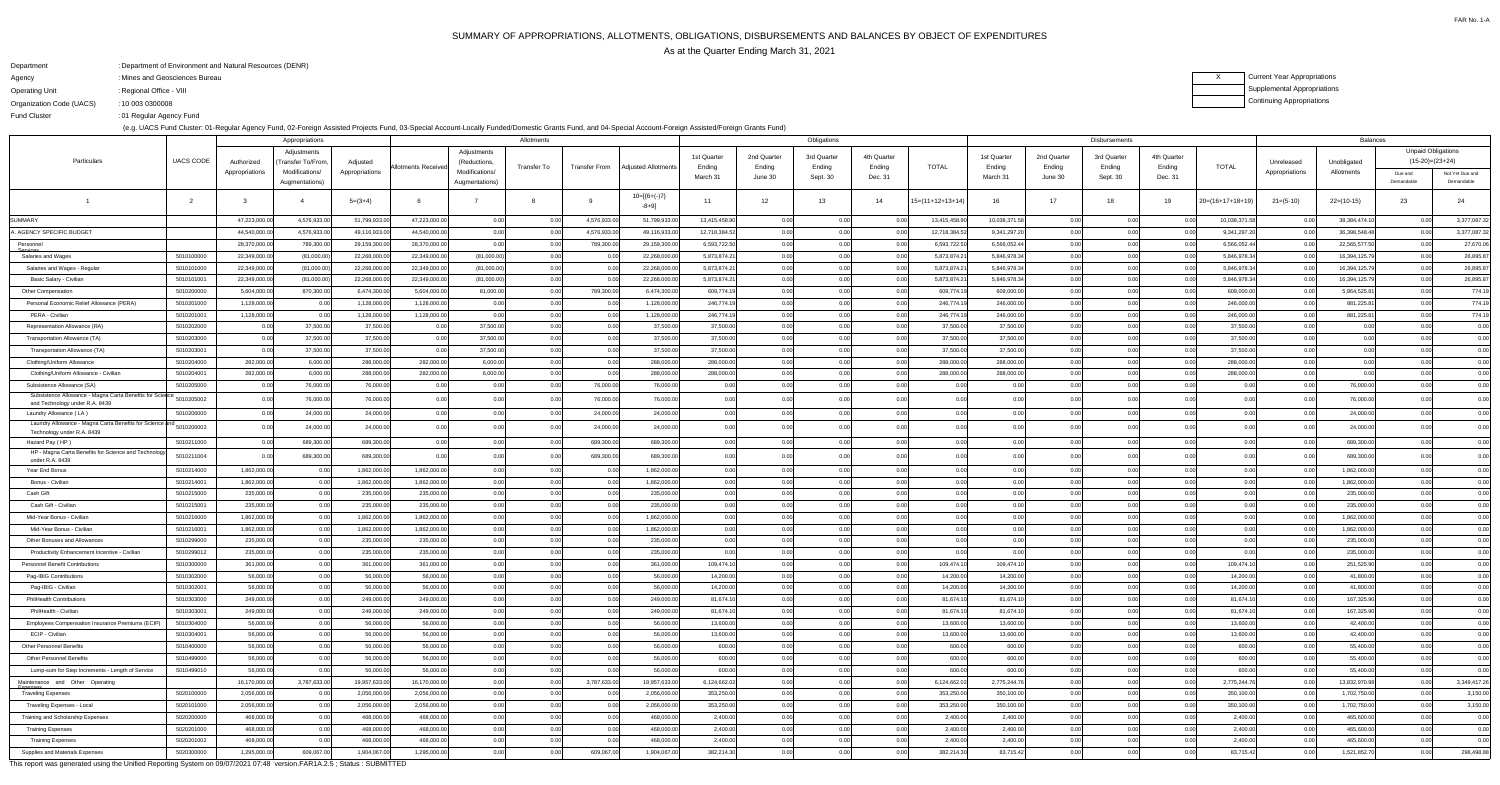Fund Cluster

### DepartmentAgencyOperating Unit Organization Code (UACS)Department of Environment and Natural Resources (DENR):: Mines and Geosciences Bureau : Regional Office - VIII 10 003 0300008:

01 Regular Agency Fund:

(e.g. UACS Fund Cluster: 01-Regular Agency Fund, 02-Foreign Assisted Projects Fund, 03-Special Account-Locally Funded/Domestic Grants Fund, and 04-Special Account-Foreign Assisted/Foreign Grants Fund)

XCurrent Year Appropriations Supplemental AppropriationsContinuing Appropriations

|                                                          |                          |                       | Appropriations                   |                      |                        |                                  | Allotments   |                      |                        |              |              | Obligations  |                           |                    |              |                           | <b>Disbursements</b> |              |                    |                | Balances               |                           |                               |
|----------------------------------------------------------|--------------------------|-----------------------|----------------------------------|----------------------|------------------------|----------------------------------|--------------|----------------------|------------------------|--------------|--------------|--------------|---------------------------|--------------------|--------------|---------------------------|----------------------|--------------|--------------------|----------------|------------------------|---------------------------|-------------------------------|
|                                                          |                          |                       | Adjustments                      |                      |                        | Adjustments                      |              |                      |                        | 1st Quarter  | 2nd Quarter  | 3rd Quarter  | 4th Quarter               |                    | 1st Quarter  | 2nd Quarter               | 3rd Quarter          | 4th Quarter  |                    |                |                        | <b>Unpaid Obligations</b> |                               |
| Particulars                                              | <b>UACS CODE</b>         | Authorized            | Transfer To/From                 | Adjusted             | Allotments Receiveo    | (Reductions,                     | Transfer To  | <b>Transfer From</b> | Adiusted Allotments    | Ending       | Ending       | Ending       | Ending                    | <b>TOTAL</b>       | Ending       | Ending                    | Ending               | Ending       | <b>TOTAL</b>       | Unreleased     | Unobligated            | $(15-20)=(23+24)$         |                               |
|                                                          |                          | Appropriations        | Modifications/<br>Augmentations) | Appropriations       |                        | Modifications/<br>Augmentations) |              |                      |                        | March 31     | June 30      | Sept. 30     | Dec. 31                   |                    | March 31     | June 30                   | Sept. 30             | Dec. 31      |                    | Appropriations | Allotments             | Due and<br>Demandable     | Not Yet Due and<br>Demandable |
|                                                          |                          |                       |                                  | $5=(3+4)$            |                        |                                  |              |                      | $10=[6+(-)7]$<br>-8+9] | 11           | 12           | 13           | 14                        | $15=(11+12+13+14)$ |              | 17                        | - 18                 | 19           | $20=(16+17+18+19)$ | $21=(5-10)$    | $22=(10-15)$           | 23                        | 24                            |
| <b>Office Supplies Expenses</b>                          | 5020301000               | 632,000.00            | 302,367.00                       | 934,367.0            | 632,000.00             | 0.00                             | 0.00         | 302,367.00           | 934,367.00             | 309,847.88   | 0.00         | 0.00         | 0.001                     | 309,847.88         | 42,550.00    | 0.00                      | 0.00                 | 0.00         | 42,550.00          | 0.00           | 624,519.12             | 0.00                      | 267,297.88                    |
| <b>ICT Office Supplies</b>                               | 5020301001               | 0.00                  | 302,367.00                       | 302,367.00           | 0.00                   | 0.00                             | 0.00         | 302,367.00           | 302,367.00             | 231,887.00   | 0.00         | 0.00         | 0. QQ                     | 231,887.00         | 1,850.00     |                           | 0.00                 | 0.00         | 1,850.00           | 0.00           | 70,480.00              | 0.00                      | 230,037.00                    |
| <b>Office Supplies Expenses</b>                          | 5020301002               | 632,000.00            | 0.00                             | 632,000.0            | 632,000.00             | 0.00                             | 0.00         | 0.00                 | 632,000.00             | 77,960.88    | 0.00         | 0.00         | 0.001                     | 77,960.88          | 40,700.00    | 0.001                     | 0.00                 | 0.00         | 40,700.00          | 0.00           | 554,039.12             | 0.00                      | 37,260.88                     |
| Fuel, Oil and Lubricants Expenses                        | 5020309000               | 663,000.00            |                                  | 663,000.0            | 663,000.00             | 0.00                             | 0.00         | 0.00                 | 663,000.00             | 53,366.42    | 0.00         | 0.00         | 0. QQ                     | 53,366.42          | 41,165.42    | n ool                     | 0.00                 | 0.00         | 41,165.42          | 0.00           | 609,633.58             | 0.00                      | 12,201.00                     |
| Semi-Expendable Machinery and Equipment Expenses         | 5020321000               | 0.00                  | 306,700.00                       | 306,700.00           | 0.00                   | 0.00                             | 0.00         | 306,700.00           | 306,700.00             | 19,000.00    | 0.00         | 0.00         | 0.001                     | 19,000.00          | 0.00         | 0.001                     | 0.00                 | 0.00         | 0.00               | 0.00           | 287,700.00             | 0.00                      | 19,000.00                     |
| Information and Communications Technology Equipmen       | 5020321003               | 0.00                  | 187,500.00                       | 187,500.00           | 0.00                   | 0.00                             | 0.00         | 187,500.00           | 187,500.00             | 0.00         | 0.00         | 0.00         | 0.001                     | 0.00               | 0.00         | n nr                      | 0.00                 | 0.00         | 0.00               | 0.00           | 187,500.00             | 0.00                      | 0.00                          |
| <b>Printing Equipment</b>                                | 5020321011               | 0.00                  | 119,200.00                       | 119,200.00           | 0.00                   | 0.00                             | 0.00         | 119,200.00           | 119,200.00             | 19,000.00    | 0.00         | 0.00         | 0.001                     | 19,000.00          | 0.00         | 0.001                     | 0.00                 | 0.00         | 0.00l              | 0.00           | 100,200.00             | 0.00                      | 19,000.00                     |
| <b>Utility Expenses</b>                                  | 5020400000               | 820,000.00            |                                  | 820,000.0            | 820,000.00             | 0.00                             | 0.00         | 0.00                 | 820,000.00             | 130,687.0    | 0.00         | 0.00         | 0. QQ                     | 130,687.0          | 129,217.03   | 0.001                     | 0.00                 | 0.00         | 129,217.03         | 0.00           | 689,312.97             | 0.00                      | 1,470.00                      |
| <b>Water Expenses</b>                                    | 5020401000               | 143,000.00            | 0.00                             | 143,000.0            | 143,000.00             | 0.00                             | 0.00         | 0.00                 | 143,000.00             | 11,196.71    | 0.00         | 0.00         | 0.001                     | 11,196.7           | 9,726.71     | 0.00                      | 0.00                 | 0.00         | 9,726.71           | 0.00           | 131,803.29             | 0.00                      | 1,470.00                      |
| <b>Electricity Expenses</b>                              | 5020402000               | 677,000.00            |                                  | 677,000.0            | 677,000.00             | 0.00                             | 0.00         | 0.00                 | 677,000.00             | 119,490.32   | 0.00         | 0.00         | 0.00                      | 119,490.32         | 119,490.32   | 0.001                     | 0.00                 | 0.00         | 119,490.32         | 0.00           | 557,509.68             | 0.00                      | 0.00                          |
| <b>Communication Expenses</b>                            | 5020500000               | 161,000.00            | 300,000.00                       | 461,000.0            | 161,000.00             | 0.00                             | 0.00         | 300,000.00           | 461,000.00             | 106,719.36   | 0.00         | 0.00         | 0.001                     | 106,719.36         | 106,719.36   | 0.00                      | 0.00                 | 0.00         | 106,719.36         | 0.00           | 354,280.64             | 0.00                      | 0.00                          |
| Postage and Courier Services                             | 5020501000               | 161,000.00            |                                  | 161,000.0            | 161,000.00             | 0.00                             | 0.00         | 0.00                 | 161,000.00             | 51,712.00    | 0.00         | 0.00         | 0. QQ                     | 51,712.00          | 51,712.00    | 0.001                     | 0.00                 | 0.00         | 51,712.00          | 0.00           | 109,288.00             | 0.00                      | 0.00                          |
| <b>Telephone Expenses</b>                                | 5020502000               | 0.00                  | 228,000.00                       | 228,000.00           | 0.00                   | 0.00                             | 0.00         | 228,000.00           | 228,000.00             | 39,985.14    | 0.00         | 0.00         | 0.001                     | 39,985.1           | 39,985.14    | 0.00                      | 0.00                 | 0.00         | 39,985.14          | 0.00           | 188,014.86             | 0.00                      | 0.00                          |
| Mobile                                                   | 5020502001               | 0.00                  | 60,000.00                        | 60,000.0             | 0.00                   | 0.00                             | 0.00         | 60,000.00            | 60,000.00              | 24,500.00    | 0.00         | 0.00         | 0.00                      | 24,500.00          | 24,500.00    | 0.001                     | 0.00                 | 0.00         | 24,500.00          | 0.00           | 35,500.00              | 0.00                      | 0.00                          |
| Landline                                                 | 5020502002               | 0.00                  | 168,000.00                       | 168,000.00           | 0.00                   | 0.00                             | 0.00         | 168,000.00           | 168,000.00             | 15,485.14    | 0.00         | 0.00         | 0.001                     | 15,485.1           | 15,485.14    | 0.00                      | 0.00                 | 0.00         | 15,485.14          | 0.00           | 152,514.86             | 0.00                      | 0.00                          |
| Internet Subscription Expenses                           | 5020503000               | 0.00                  | 72,000.00                        | 72,000.00            | 0.00                   | 0.00                             | 0.00         | 72,000.00            | 72,000.00              | 15,022.22    | 0.00         | 0.00         | 0. QQ                     | 15,022.22          | 15,022.22    | 0.001                     | 0.00                 | 0.00         | 15,022.22          | 0.00           | 56,977.78              | 0.00                      | 0.00                          |
| Confidential, Intelligence and Extraordinary Expenses    | 5021000000               | 99,000.00             |                                  | 99,000.0             | 99,000.00              | 0.00                             | 0.00         | 0.00                 | 99,000.00              | 29,100.00    | 0.00         | 0.00         | 0. QQ                     | 29,100.00          | 19,400.00    | 0.00                      | 0.00                 | 0.00         | 19,400.00          | 0.00           | 69,900.00              | 0.00                      | 9,700.00                      |
| <b>Extraordinary and Miscellaneous Expenses</b>          | 5021003000               | 99,000.00             | 0.00                             | 99,000.0             | 99,000.00              | 0.00                             | 0.00         | 0.00                 | 99,000.00              | 29,100.00    | 0.00         | 0.00         | 0.00 <sub>l</sub>         | 29,100.00          | 19,400.00    | 0.001                     | 0.00                 | 0.00         | 19,400.00          | 0.00           | 69,900.00              | 0.00                      | 9,700.00                      |
| <b>Professional Services</b>                             | 5021100000               | 5,887,000.00          | 2,805,010.0                      | 8,692,010.0          | 5,887,000.00           | 0.00                             | 0.00         | 2,805,010.00         | 8,692,010.00           | 3,742,224.70 | 0.00         | 0.00         |                           | 3,742,224.7        | 937,973.85   | 0.001                     | . വ                  | 0.00         | 937,973.85         | 0.0            | 4,949,785.30           | 0.00                      | 2,804,250.85                  |
| <b>Consultancy Services</b>                              | 5021103000               | 0.00                  | 708,322.00                       | 708,322.0            | 0.00                   | 0.00                             | 0.00         | 708,322.00           | 708,322.00             | 289,622.00   | 0.00         | 0.00         | በ በበ                      | 289,622.00         | 75,781.01    | 0.001                     | 0.00                 | 0.00         | 75,781.01          | 0.00           | 418,700.00             | 0.00                      | 213,840.99                    |
| <b>ICT Consultancy Services</b>                          | 5021103001               | 0.00                  | 708,322.0                        | 708,322.0            | 0.00                   | 0.00                             | 0.00         | 708,322.00           | 708,322.00             | 289,622.00   | 0.00         | 0.00         |                           | 289,622.00         | 75,781.01    | 0.00                      | 0.00                 | 0.00         | 75,781.01          | 0.00           | 418,700.00             | 0.00                      | 213,840.99                    |
| <b>Other Professional Services</b>                       | 5021199000               | 5,887,000.00          | 2,096,688.0                      | 7,983,688.0          | 5,887,000.00           | 0.00                             | 0.00         | 2,096,688.00         | 7,983,688.00           | 3,452,602.70 | 0.00         | 0.00         |                           | 3,452,602.70       | 862,192.84   | 0.001                     | 0.00                 | 0.00         | 862,192.84         | 0.00           | 4,531,085.30           | 0.00                      | 2,590,409.86                  |
| <b>General Services</b>                                  | 5021200000               | 1,559,000.00          |                                  | 1,559,000.0          | 1,559,000.00           | 0.00                             | 0.00         | n nn                 | 1,559,000.00           | 490,790.0    |              | 0.00         |                           | 490,790.00         | 282,742.47   |                           |                      | 0.O          | 282,742.47         |                | 1,068,210.00           | 0.00                      | 208,047.53                    |
| <b>Janitorial Services</b>                               | 5021202000               | 482,000.00            | 0.001                            | 482,000.00           | 482,000.00             | 0.00                             | 0.00         | 0.00                 | 482,000.00             | 270,890.00   | 0.00         | 0.00         | 0.00 <sub>l</sub>         | 270,890.00         | 93,442.47    | 0 <sub>0</sub>            | 0.00                 | 0.00         | 93,442.47          | 0.00           | 211,110.00             | 0.00                      | 177,447.53                    |
| <b>Security Services</b>                                 | 5021203000               | 540,000.00            | 0.00                             | 540,000.0            | 540,000.00             | 0.00                             | 0.00         | 0.00                 | 540,000.00             | 135,000.00   | 0.00         | 0.00         | 0.00 <sub>l</sub>         | 135,000.00         | 135,000.00   | 0.00l                     | 0.00                 | 0.00         | 135,000.00         | 0.00           | 405,000.00             | 0.00                      | 0.00                          |
| <b>Other General Services</b>                            | 5021299000               | 537,000.00            | 0.00                             | 537,000.0            | 537,000.00             | 0.00                             | 0.00         | 0.00                 | 537,000.00             | 84,900.00    | 0.00         | 0.00         | 0.00 <sub>l</sub>         | 84,900.00          | 54,300.00    | 0.00                      | 0.00                 | 0.00         | 54,300.00          | 0.00           | 452,100.00             | 0.00                      | 30,600.00                     |
| <b>Other General Services</b>                            | 5021299099               | 537,000.00            | 0.00                             | 537,000.0            | 537,000.00             | 0.00                             | 0.00         | 0.00                 | 537,000.00             | 84,900.00    | 0.00         | 0.00         | 0.00                      | 84,900.00          | 54,300.00    | 0.00                      | 0.00                 | 0.00         | 54,300.00          | 0.00           | 452,100.00             | 0.00                      | 30,600.00                     |
| Repairs and Maintenance                                  | 5021300000               | 190,000.00            | 73,556.00                        | 263,556.0            | 190,000.00             | 0.00                             | 0.00         | 73,556.00            | 263,556.00             | 12,300.00    | 0.00         | 0.00         | 0.00 <sub>l</sub>         | 12,300.00          | 12,300.00    | 0.00 <sub>l</sub>         | 0.00                 | 0.00         | 12,300.00          | 0.00           | 251,256.00             | 0.00                      | 0.00                          |
| Repairs and Maintenance - Buildings and Other Structures | 5021304000<br>5021304001 | 20,000.00             | 0.00<br>0.00                     | 20,000.0<br>20,000.0 | 20,000.00<br>20,000.00 | 0.00                             | 0.00<br>0.00 | 0.00<br>0.00         | 20,000.00<br>20,000.00 | 0.00<br>0.00 | 0.00<br>0.00 | 0.00         | 0.00 <sub>l</sub><br>0.00 | 0.00<br>0.00       | 0.00<br>0.00 | 0.00<br>0.00 <sub>l</sub> | 0.00<br>0.00         | 0.00         | 0.00<br>0.00       | 0.00<br>0.00   | 20,000.00<br>20,000.00 | 0.00                      | 0.00<br>0.00                  |
| Buildings                                                | 5021305000               | 20,000.00<br>3,000.00 | 73,556.00                        | 76,556.00            | 3,000.00               | 0.00<br>0.00                     | 0.00         | 73,556.00            | 76,556.00              | 0.00         | 0.00         | 0.00<br>0.00 | 0.00                      | 0.00               | 0.00         | 0.00                      | 0.00                 | 0.00<br>0.00 | 0.00               | 0.00           | 76,556.00              | 0.00<br>0.00              | 0.00                          |
| Repairs and Maintenance - Machinery and Equipment        | 5021305002               | 3,000.00              | 0.00                             | 3,000.0              | 3,000.00               | 0.00                             | 0.00         | 0.00                 | 3,000.00               | 0.00         | 0.00         | 0.00         | 0.00                      | 0.00               | 0.00         | 0.00                      | 0.00                 | 0.00         | 0.00               | 0.00           | 3,000.00               | 0.00                      | 0.00                          |
| Office Equipment<br><b>Communication Equipment</b>       | 5021305007               | 0.00                  | 55,000.00                        | 55,000.00            | 0.00                   | 0.00                             | 0.00         | 55,000.00            | 55,000.00              | 0.00         | 0.00         | 0.00         | 0.00 <sub>l</sub>         | 0.00               | 0.00         | 0.00                      | 0.00                 | 0.00         | 0.00               | 0.00           | 55,000.00              | 0.00                      | 0.00                          |
| <b>Printing Equipment</b>                                | 5021305012               | 0.00                  | 18,556.00                        | 18,556.00            | 0.00                   | 0.00                             | 0.00         | 18,556.00            | 18,556.00              | 0.00         | 0.00         | 0.00         | 0.00 <sub>l</sub>         | 0.00               | 0.00         | 0.00 <sub>l</sub>         | 0.00                 | 0.00         | 0.00               | 0.00           | 18,556.00              | 0.00                      | 0.00                          |
| Repairs and Maintenance - Transportation Equipment       | 5021306000               | 167,000.00            | 0.00                             | 167,000.0            | 167,000.00             | 0.00                             | 0.00         | 0.00                 | 167,000.00             | 12,300.00    | 0.00         | 0.00         | 0.00 <sub>l</sub>         | 12,300.00          | 12,300.00    | 0.00                      | 0.00                 | 0.00         | 12,300.00          | 0.00           | 154,700.00             | 0.00                      | 0.00                          |
| Motor Vehicles                                           | 5021306001               | 167,000.00            | 0.00                             | 167,000.0            | 167,000.00             | 0.00                             | 0.00         | 0.00                 | 167,000.00             | 12,300.00    | 0.00         | 0.00         | 0.00                      | 12,300.00          | 12,300.00    | 0.00                      | 0.00                 | 0.00         | 12,300.00          | 0.00           | 154,700.00             | 0.00                      | 0.00                          |
| Taxes, Insurance Premiums and Other Fees                 | 5021500000               | 1,079,000.00          | 0.00                             | 1,079,000.0          | 1,079,000.00           | 0.00                             | 0.00         | 0.00                 | 1,079,000.00           | 697,719.93   | 0.00         | 0.00         | 0.00 <sub>l</sub>         | 697,719.93         | 697,719.93   | 0.00                      | 0.00                 | 0.00         | 697,719.93         | 0.00           | 381,280.07             | 0.00                      | 0.00                          |
| Taxes, Duties and Licenses                               | 5021501000               | 41,000.00             | 0.00                             | 41,000.0             | 41,000.00              | 0.00                             | 0.00         | 0.00                 | 41,000.00              | 0.00         | 0.00         | 0.00         | 0.00 <sub>l</sub>         | 0.00               | 0.00         | 0.00l                     | 0.00                 | 0.00         | 0.00               | 0.00           | 41,000.00              | 0.00                      | 0.00                          |
| Taxes, Duties and Licenses                               | 5021501001               | 41,000.00             | 0.00                             | 41,000.0             | 41,000.00              | 0.00                             | 0.00         | 0.00                 | 41,000.00              | 0.00         | 0.00         | 0.00         | 0.00 <sub>l</sub>         | 0.00               | 0.00         | 0.00l                     | 0.00                 | 0.00         | 0.00               | 0.00           | 41,000.00              | 0.00                      | 0.00                          |
| <b>Fidelity Bond Premiums</b>                            | 5021502000               | 76,000.00             | 0.00                             | 76,000.0             | 76,000.00              | 0.00                             | 0.00         | 0.00                 | 76,000.00              | 32,000.00    | 0.00         | 0.00         | 0.00                      | 32,000.00          | 32,000.00    | 0.00l                     | 0.00                 | 0.00         | 32,000.00          | 0.00           | 44,000.00              | 0.00                      | 0.00                          |
| Insurance Expenses                                       | 5021503000               | 962,000.00            | 0.00                             | 962,000.0            | 962,000.00             | 0.00                             | 0.00         | 0.00                 | 962,000.00             | 665,719.93   | 0.00         | 0.00         | 0.00 <sub>l</sub>         | 665,719.93         | 665,719.93   | 0.00l                     | 0.00                 | 0.00         | 665,719.93         | 0.00           | 296,280.07             | 0.00                      | 0.00                          |
| Other Maintenance and Operating Expenses                 | 5029900000               | 2,556,000.00          | 0.00                             | 2,556,000.0          | 2,556,000.00           | 0.00                             | 0.00         | 0.00                 | 2,556,000.00           | 177,256.70   | 0.00         | 0.00         | 0.00                      | 177,256.7          | 152,956.70   | 0.00 <sub>l</sub>         | 0.00                 | 0.00         | 152,956.70         | 0.00           | 2,378,743.30           | 0.00                      | 24,300.00                     |
| Printing and Publication Expenses                        | 5029902000               | 52,000.00             | 0.00                             | 52,000.0             | 52,000.00              | 0.00                             | 0.00         | 0.00                 | 52,000.00              | 0.00         | 0.00         | 0.00         | 0.00                      | 0.00               | 0.00         | 0.00l                     | 0.00                 | 0.00         | 0.00               | 0.00           | 52,000.00              | 0.00                      | 0.00                          |
| <b>Representation Expenses</b>                           | 5029903000               | 1,121,000.00          | 0.00                             | 1,121,000.0          | 1,121,000.00           | 0.00                             | 0.00         | 0.00                 | 1,121,000.00           | 39.850.00    | 0.00         | 0.00         | 0.00 <sub>l</sub>         | 39,850.00          | 39,850.00    | 0.00 <sub>l</sub>         | 0.00                 | 0.00         | 39,850.00          | 0.00           | 1,081,150.00           | 0.00                      | 0.00                          |
| Rent/Lease Expenses                                      | 5029905000               | 1,184,000.00          |                                  | 1,184,000.0          | 1,184,000.00           | 0.00                             | 0.00         | 0.00                 | 1,184,000.00           | 137,406.70   | 0.00         | 0.00         | 0.00 <sub>l</sub>         | 137,406.7          | 113,106.70   | 0.00l                     | 0.00                 | 0.00         | 113,106.70         | 0.00           | 1,046,593.30           | 0.00                      | 24,300.00                     |
| Rents - Motor Vehicles                                   | 5029905003               | 1,184,000.00          | 0.00                             | 1,184,000.0          | 1,184,000.00           | 0.00                             | 0.00         | 0.00                 | 1,184,000.00           | 137,406.70   | 0.00         | 0.00         | 0.00                      | 137,406.7          | 113,106.70   | 0.00 <sub>l</sub>         | 0.00                 | 0.00         | 113,106.70         | 0.00           | 1,046,593.30           | 0.00                      | 24,300.00                     |
| <b>Subscription Expenses</b>                             | 5029907000               | 199,000.00            | 0.00                             | 199,000.0            | 199,000.00             | 0.00                             | 0.00         | 0.00                 | 199,000.00             | 0.00         | 0.00         | 0.00         | 0.00                      | 0.00               | 0.00         | 0.00l                     | 0.00                 | 0.00         | 0.00               | 0.00           | 199,000.00             | 0.00                      | 0.00                          |
| <b>Other Subscription Expenses</b>                       | 5029907099               | 199,000.00            | 0.00                             | 199,000.0            | 199,000.00             | 0.00                             | 0.00         | 0.00                 | 199,000.00             | 0.00         | 0.00         | 0.00         | 0.00 <sub>l</sub>         | 0.00               | 0.00         | 0.00l                     | 0.00                 | 0.00         | 0.00l              | 0.00           | 199,000.00             | 0.00                      | 0.00                          |
| AUTOMATIC APPROPRIATIONS                                 |                          | 2,683,000.00          | 0.00                             | 2,683,000.0          | 2,683,000.00           | 0.00                             | 0.00         | 0.00                 | 2,683,000.00           | 697,074.38   | 0.00         | 0.00         | 0.00                      | 697,074.38         | 697,074.38   | 0.00                      |                      | 0.00         | 697,074.38         | 0.00           | 1,985,925.62           | 0.00                      | 0.00                          |
| Retirement and Life Insurance Premiums                   |                          | 2,683,000.00          | 0.00                             | 2,683,000.0          | 2,683,000.00           | 0.00                             | 0.00         | 0.00                 | 2,683,000.00           | 697,074.38   | 0.00         | 0.00         | 0.00                      | 697,074.38         | 697,074.38   | 0.00                      | 0.00                 | 0.00         | 697,074.38         | 0.00           | 1,985,925.62           | 0.00                      | 0.00                          |

This report was generated using the Unified Reporting System on 09/07/2021 07:48 version.FAR1A.2.5 ; Status : SUBMITTED